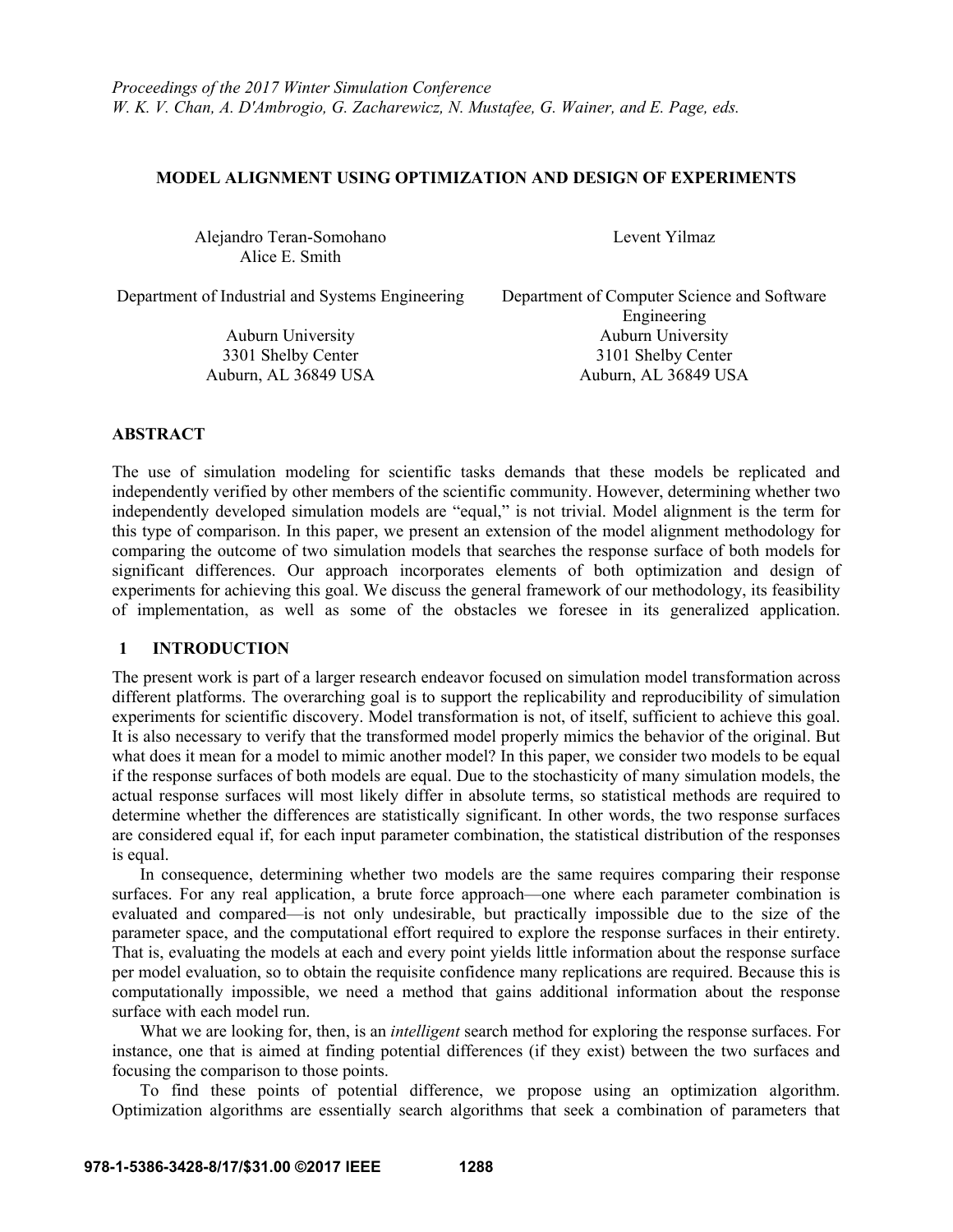optimize a certain objective function. In this case, we are searching for those points where the difference between both response surfaces is maximized. That is, instead of comparing the two responses over the entire parameter space, we identify and concentrate on those areas where it is most likely that the responses differ.

Once these points are found (there can be more than one), we can run a designed experiment around them to sample from both response surfaces and gather enough information to perform a statistical analysis that can help us determine whether the responses from both models are drawn from the same distribution or not. Note that we confine ourselves to model alignment of two simulation models in this paper but the approach can be readily extended to three or more model comparisons.

This paper discusses such an approach in greater detail, and outlines some of the obstacles and potential applications of such approach. The paper is organized as follows: Section 2 goes over the concept of model alignment, how it has been used for model comparison, and some of its limitations. We also explain how our approach represents an extension of the model alignment methodology. Section 3 presents our methodology, including a discussion of some of the important decisions that have to be made to implement it. Section 4 describes a proof-of-concept demo that we developed to test the ideas presented in this paper. Finally, Section 5 covers the limitations of our approach, our conclusions, and some future work.

# **2 BACKGROUND**

The methodology described in this paper combines aspects of model alignment and design of experiments. In this section, we discuss these in greater detail, with a particular emphasis on how our approach extends those found in the literature.

### **2.1 Model Alignment**

Model alignment is defined as the process "needed to determine whether two models can produce the same results" (Axtell et al. 1996). It is an essential process for model replicability and reproducibility. It is also referred to as "model docking." In our particular case, the investigation is motivated by some of our previous research into model transformation. Consider the situation where a simulation model was converted from one platform to another. How can we know whether the transformation produced a model that is enough like the original in its modeling ability? We need some method for comparing the outcomes of both models and determining whether they are equal. If the models are deterministic, this is fairly straightforward, either they yield the same result, or they do not. If, however, they are stochastic, then we must rely on statistical techniques that can tell us whether both models produce the same distribution of results. We are concerned, then, with verifying the success or failure of a model replication. Wilensky and Rand (2007) identify six dimensions along which a model and its replicates can differ: (1) time of the implementation, (2) hardware used, (3) language of implementation, (4) toolkits, (5) algorithms, and (6) authors. In the context of our research, the models differ along several dimensions, but particularly dimension (3). We want to verify whether a model that has been converted from one language (or simulation platform) to another is a sufficient replicate of the original. A successful replication of a model (a successful alignment), means that the output of the original model and its replicate are "similar enough." This requires a criterion for judging whether they are similar enough, which we, following Wilensky and Rand (2007) will term the *replication standard*. Of particular interest is the discussion provided in Axtell et al. (1996) about this standard of model equivalence. They identify three possible criteria: (1) numerical identity, (2) distributional equivalence, and (3) relational equivalence. Numerical identity cannot be expected in simulation models with stochastic elements in them. By distributional equivalence is to be understood that both models yield distributions of results that are not statistically distinguishable, that is, the outcome of both models is "drawn from the same distribution." Lastly, relational equivalence implies that both models produce the same internal relationship among their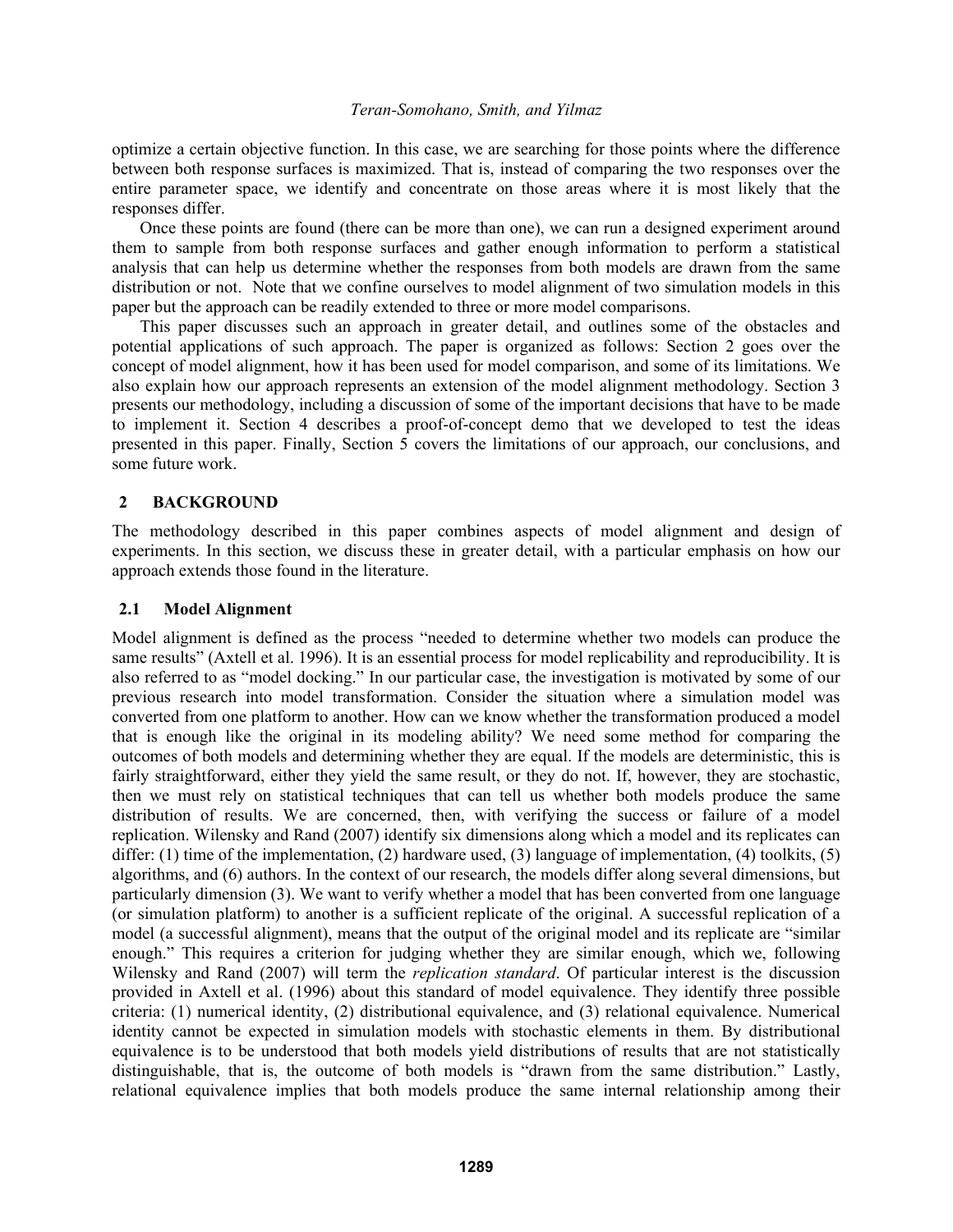results, for instance, if the response increases by increasing an input in one model, it does the same in the other (Axtell et al. 1996).

Model alignment was first introduced by Axtell et al. (1996). In their research, they compared two models, one of which was thought to be a more general version of the other. Their goal was to compare a simplified version of the more general model, and evaluate whether it produced the same outcome. To do this, they ran the model at the same parameter combinations as the experiment that had been performed on the original model when it was first published. This model comparison is used as a case study and as a backdrop for a larger discussion on what it means for two simulation models to "be the same," as well as to discuss other issues faced when aligning two models.

Wilensky and Rand (2007) describe their experience trying to replicate an agent-based model, and offer a series of recommendations for facilitating model replicability. Edmonds and Hales (2003) also describe their experience replicating an agent-based model and using alignment methods to evaluate their success. In particular, they describe how they detected some errors in the implementation of the original model, so the use of model alignment is not only a tool for replicability, but also for verification and validation. Miodownik et al. (2010) also aligned two agent-based models and used the alignment process to detect not only programming errors, but also hidden assumptions. Model alignment has also been used to evaluate whether model parallelization has been done successfully (Fachada et al. 2016), and to compare modeling toolkits (Xu, Gao, and Madey 2003). Another interesting perspective on the topic is provided by Will and Hegselmann (2008) who document a failed attempt at replicating a simulation model, and followed it up with a detailed analysis of the code and assumptions made in the original model, and which were not properly specified, leading to the failed alignment (Will 2009).

Fachada et al. (2017) discuss some of the limitations of the model alignment methods proposed by other authors, and propose using Principal Component Analysis (PCA) to align different implementations of the same model. They argue that traditional approaches rely on statistical summaries representative of each output (for instance, the average of an output), called focal measures (FM), for their comparison. These FMs are selected by the model designer and are always dependent on the model. Their approach, on the other hand, converts all of the model's outputs into a set of linearly uncorrelated measures that are then analyzed. This removes the dependence on the FMs, making it a model-independent method. In addition to that advantage, this approach also detects automatically which output features best explain differences between implementations, does not depend on the output's distributional properties, and works directly on simulation output.

What stands out in all these uses of model alignment is that the comparison between models is limited to those parameter combinations included in a previously defined experiment. As a result, this only allows them to affirm that the models are aligned along the parameter combinations used in the experiment. It is possible that they are not aligned along other parameter combinations, so even when Fachada et al. (2017)'s approach is model-independent, it is not independent of the input parameter combinations used to run the model.

### **2.2 Experimental Design**

Since our goal is to evaluate whether two models are "the same," it is not enough to compare them over a pre-defined set of parameter input values. We need to verify whether they produce the same output over the entire input parameter space, or a surrogate for this. Space-filling experimental designs are meant to do this. The most well-known space-filling design is the Latin hypercube (McKay, Beckman, and Conover 1979), though there are many other designs available (Pronzato and Müller 2012). These designs "seek to find a model that approximates the true response surface over a much wider range of the design variables, sometimes extending over the entire region of operability" (Montgomery 2009). However, most of these designs do not include replicates, because they have been primarily used for deterministic computer models (Montgomery 2009). Another common type of designs are grid designs, also known as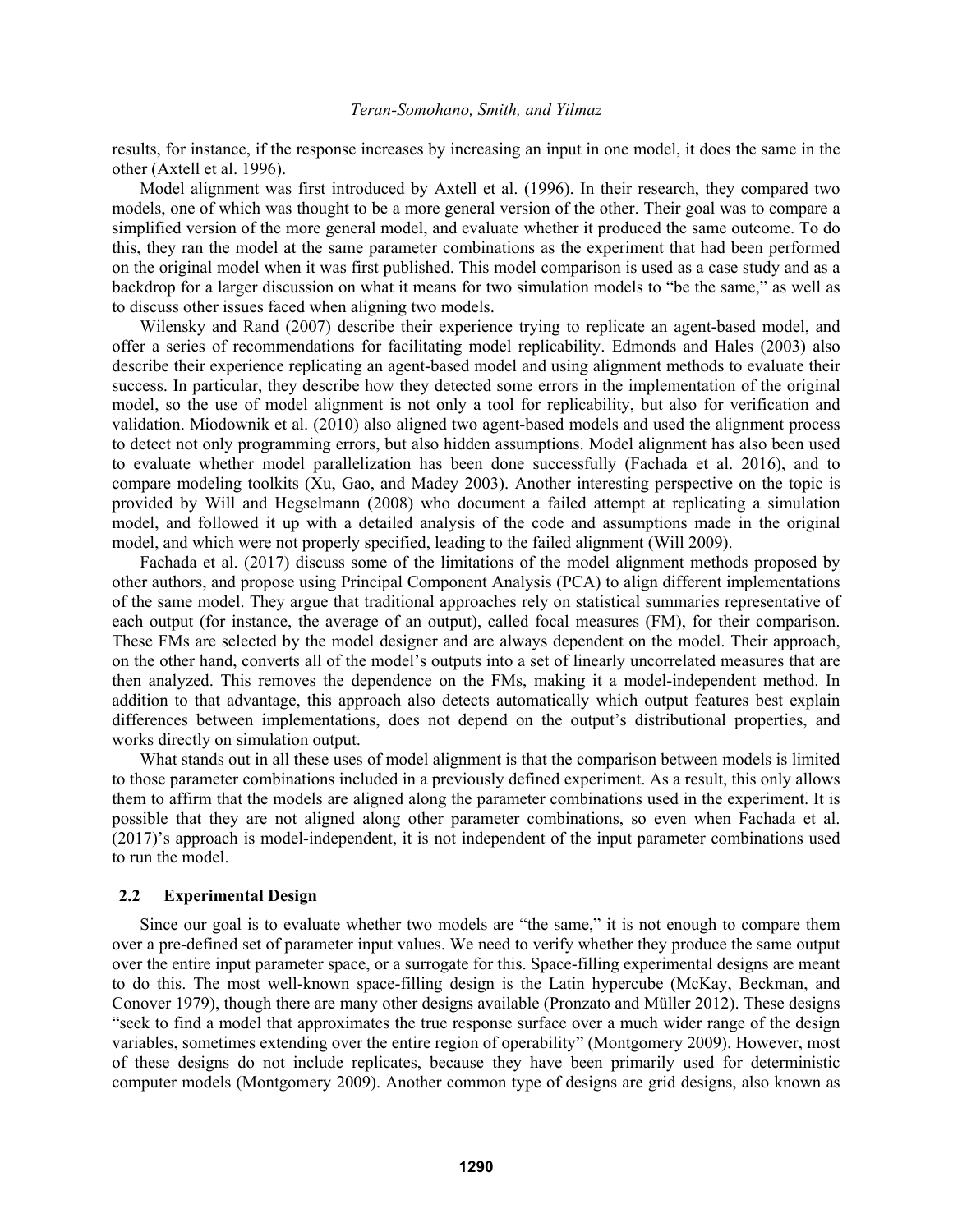factorial designs. These can be used to characterize complex response surfaces, though they are limited to few factors, as their size grows exponentially as the number of factors increases (Kleijnen et al. 2005).

A possible approach to align two models would be to run a space-filling experiment design for each model, and then compare the results produced by them. However, there is a significant drawback because we are interested in using stochastic, not deterministic, simulation models. Space-filling designs have many design points, so that the model must be run many times, even without replicates. Hence, the computational burden of running an experiment on a stochastic model would be greatly magnified when using such designs, and would, in addition, be doubled if we are comparing two models. Furthermore, from an information gain point of view, if the differences between models are few and very localized, many of those design points will yield little, if any, new information about the differences between models. A more efficient approach is needed which conserves computational effort while gaining valuable information. The space-filling design approach to model alignment can be thought of as a "bruteforce" approach. The approach we propose, on the other hand, seeks to explore the differences in response surfaces intelligently, by detecting areas where information gain might be maximized and focusing on those.

Our approach was inspired partly by the response surface methodology's (RSM) iterative use of optimization and design of experiments. However, there are significant differences between both methods. RSM is used for determining the values of the input parameters that yield an optimal response. It is a sequential procedure that works as follows: a first-order model is fit as the result of a designed experiment. The path of steepest ascent (or descent, if it is a minimization problem) is found in which the response of the fitted model increases most rapidly. At each step along the path of steepest ascent, experiments are run until improvement ceases. At this point, a new experiment is run, to fit a new firstorder model. When a first-order model no longer fits the true response surface, it means that the true surface has a curvature, which might indicate proximity to the optimum. At that moment, we fit a secondorder model instead, and use it to approximate the location of the optimum point. Our approach shares the sequential nature of RSM, as well as its use of designed experiments to provide guidance to the optimization. That is the extent of their similarities. Our approach does not seek the input parameter values that optimize the response, but those that maximize the difference in the model responses. For a more in-depth presentation of RSM, see Montgomery (2009). That said, the use of first and second-order models to approximate the response surfaces, and using them in the optimization, is an idea that might be incorporated in our approach and could reduce the computational burden.

# **3 THE GENERALIZED MODEL ALIGNMENT FRAMEWORK**

Our framework makes use of a two-phase methodology for model alignment. The first phase is an optimization (search) phase that explores the space and finds areas of interest, that is, it returns points in the space where it is most likely that the models differ. Once one of these areas has been found, the second phase performs a statistically designed experiment over the region of interest. This phase provides a statistical analysis of the outcomes of both models to determine whether or not they are equal. Furthermore, since the experiment is designed using the principles of statistical design of experiments, the results are collected to allow us to characterize the differences (if any). Once a conclusion is reached, phase I is repeated, but the region of interest that has already been explored is blocked out, preventing it from being explored again. This continues for as long as the user requires.

The following subsections discuss each phase in greater detail.

#### **3.1 Phase I: Optimization**

Suppose there are two simulation models denoted  $f_1$  and  $f_2$  respectively, which need to be aligned. Since we know nothing beforehand about the form of the response surfaces, we want to look for those areas where we have the greatest probability of detecting any differences between the two surfaces. We call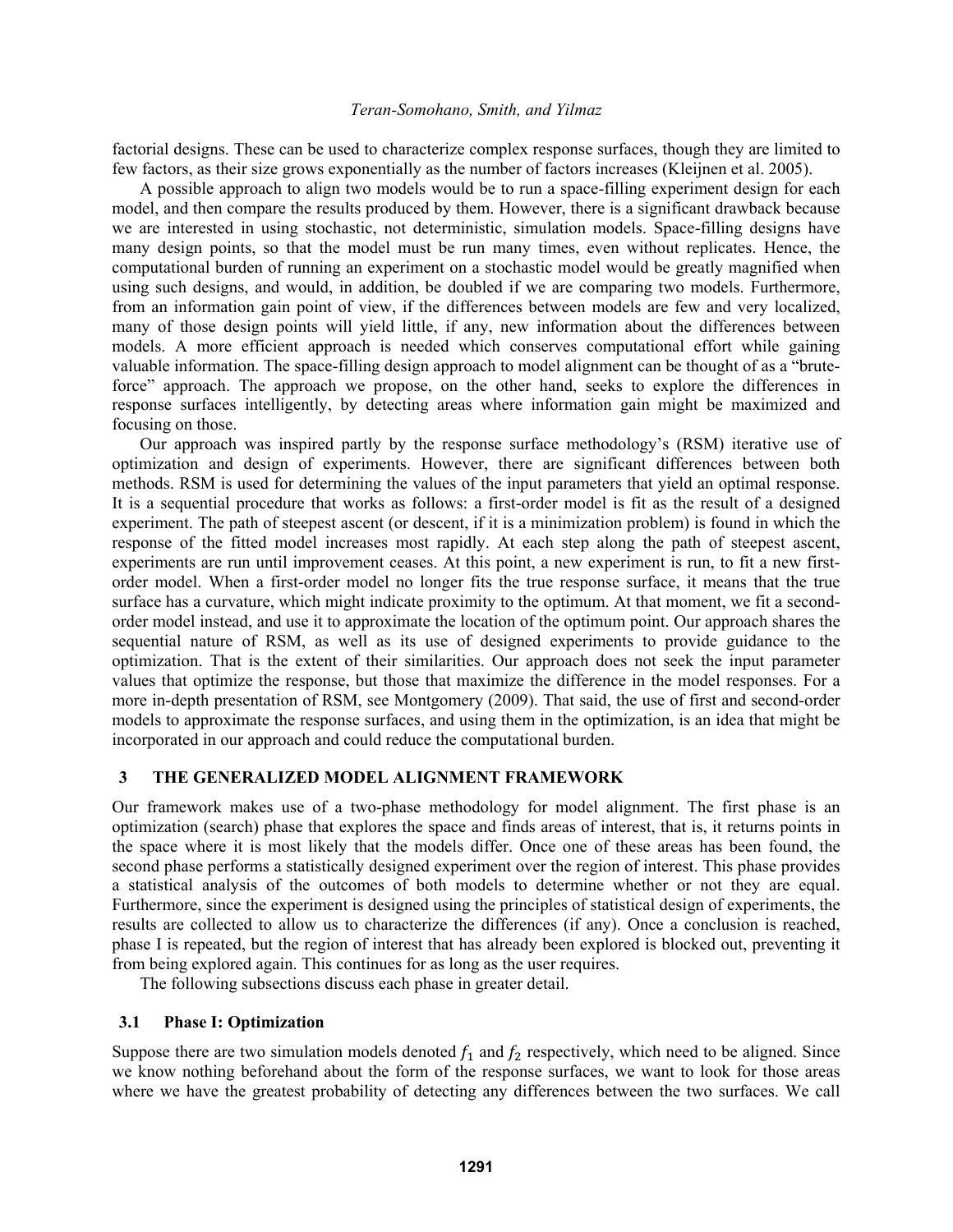these "areas of interest." Figure 1 illustrates what we mean by areas of interest for two models with a single parameter. In the figure, the arrows show the two points (A and C) where the difference between the model responses is maximal, hence, those are the areas where an experiment is most likely to reveal that the two response surfaces are different. Point B, on the other hand, would require a more highly sensitive experiment to detect differences. Therefore, to get the most benefit with the least computational cost, it is better to evaluate the models at points A and C, and not at B.



Figure 1: Response surfaces for two stochastic simulation models.

To detect these areas of interest, we rely on the following optimization model:

$$
\max |f_1(x) - f_2(x)|
$$

Subject to a series of constraints on the possible values of the vector of parameters  $x \in \mathbb{R}^N$ . For instance, the value of  $x_1$  can be restricted to lie within the range  $a_1$  to  $b_1$  where the values of  $a_1$  and  $b_1$ vary as we explore different regions of the parameter space, allowing us to focus the search on those regions of the parameter space that have not been explored.

Since the simulation models  $f_1$  and  $f_2$  are stochastic, it is necessary to adjust our objective function to account for the variation in outcome that results from their stochastic nature. Hence, our objective function becomes:

$$
\max |E[f_1(x)] - E[f_2(x)]|
$$

Where  $E[f_1(x)]$  and  $E[f_2(x)]$  are the expected values of the responses for models  $f_1$  and  $f_2$ respectively, for a small sample of size  $n$ . The sample size will be dependent on the computational effort required by the simulation models, and by the desired accuracy in detecting areas of interest. Note that we use a linear error objective here but a quadratic or other error metric could be used equally easily.

### **3.2 Phase II: Designed Experiment**

Once the points of interest are obtained by the optimization phase we perform a designed experiment on the region surrounding each point. For each experimental point (or parameter combination), we obtain a sample of observations from each model. Using the Kolmogorov-Smirnov test (and/or other tests of goodness of fit, such as the Chi-Squared or the Anderson-Darling tests), we can determine if these samples are drawn from the same distribution (effectively verifying their equality) or not. Additional tests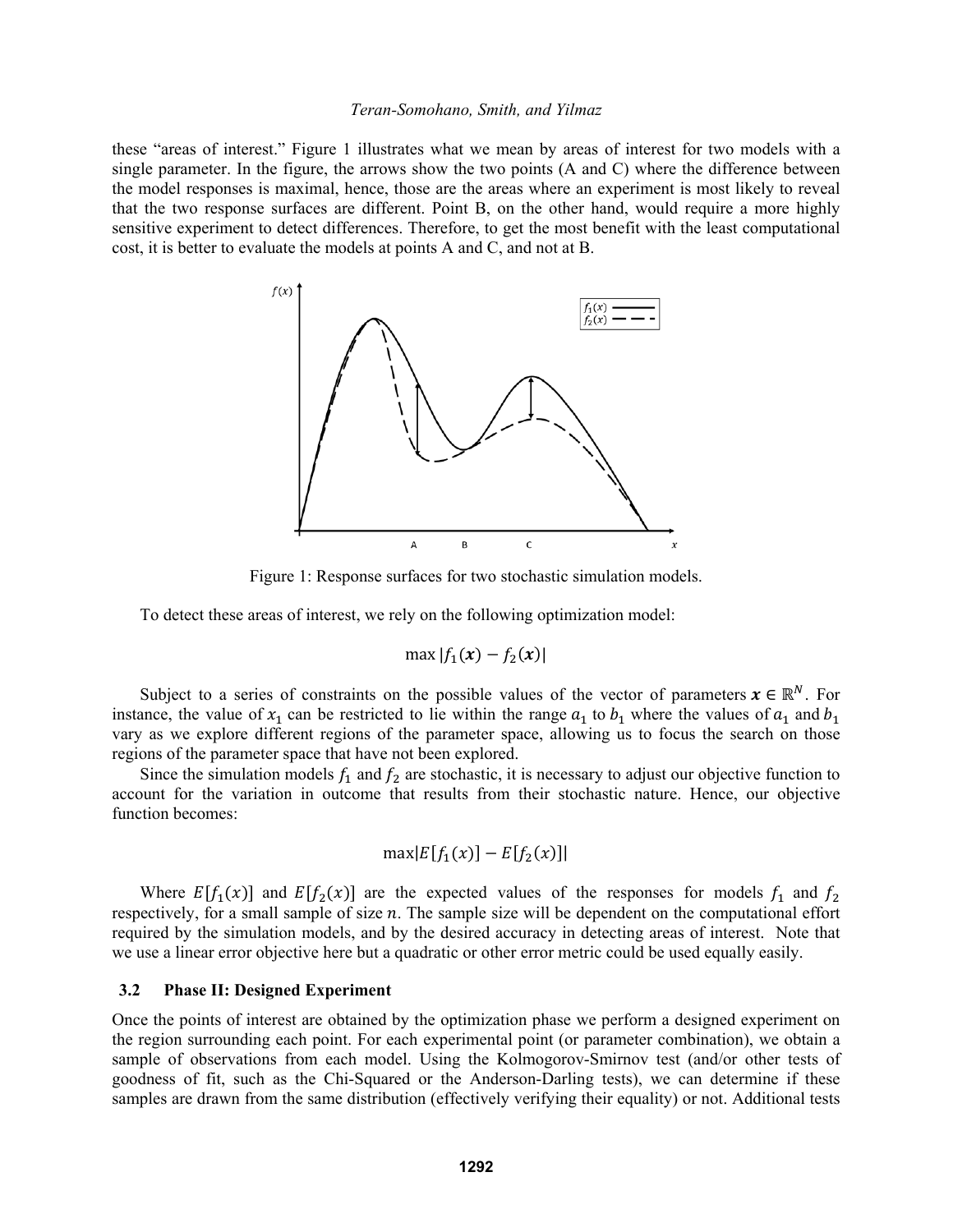can help determine whether the differences are in the expected value (t-test for equality of means), the variance (Chi-squared test for equality of variance for two samples), or whether there is bias in one of the models, and so on.

Suppose the optimization phase finds, as we mentioned above, two points of interest, point A and point C. We can then perform a designed experiment using these points as center points. Figure 2 shows this for point A. In this case, we use a factorial design centered on point A, and sample from both models. The figure shows the results of taking a sample of size 3 from each experimental point.



Figure 2: Experiment around point A.

The advantage of using a designed experiment is that it can provide additional information about how the two surfaces might be different. For example, interactions between parameters can be detected. If the designed experiment reveals an interaction between parameters for one model but not for the other, we conclude that there is a difference between the two models and know something about the nature of that difference. This discovery can help us discern why the two models are different. In the context of model transformation, it might bring to light some error in the transformation procedure.

# **4 A BRIEF EXAMPLE**

To clarify the process we just described, consider this simple example. We want to compare two stochastic simulation models. The first model is implemented in one simulation platform, Simulink, while the second one is obtained from a transformation procedure that converts the model from a Simulink model to a RePast model. We want to know whether both models, despite running on different platforms, are the same. The models have three parameters:  $\mathbf{x} = [x_1, x_2, x_3]$ .

First, an optimization algorithm that seeks to find a point of maximal difference in responses is run. The set of best points found at each iteration of the algorithm are shown in Table 1.

| Iteration | $\chi_1$    | $\mathcal{X}_{2}$ | $\chi_{2}$        | 'X       | $\overline{ }$ | ີ        |
|-----------|-------------|-------------------|-------------------|----------|----------------|----------|
|           | $1 \cdot 7$ |                   | ے. ر              | ر.+      | 4.             | $v.\sim$ |
|           | $1 \cdot 7$ | ∠.∪               | $\sqrt{2}$<br>ر.ر | т.       | $\cdots$       | ບ.∠J     |
| $\cdots$  | $\cdots$    | $\cdots$          | $\cdots$          | $\cdots$ | $\cdots$       | $\cdots$ |
| 1000      | 5.6         | 0.J               |                   | .        |                | .        |

Table 1: Results of the optimization algorithm.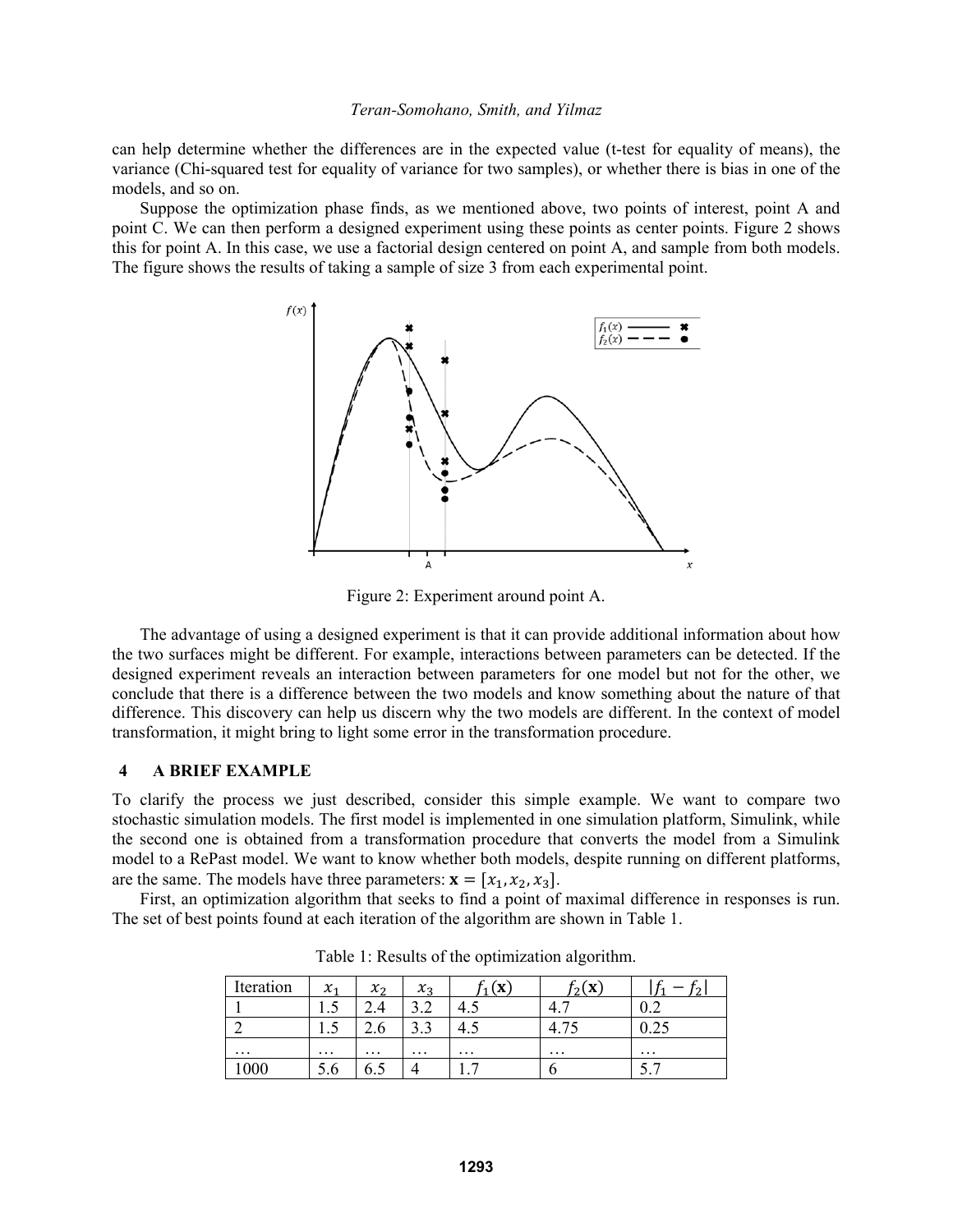The point of interest, then, is (5.6, 6.5, 4). This becomes the point around which a designed experiment is performed, a three factor with two levels per factor in a full factorial design. This is shown in both the encoded and decoded representation in Table 2. The user can determine what radius should be used to define the experiment around the central point. In this case, the radius is chosen to be 0.1, so that the low value of  $x_1$  is 5.5, its high value is 5.7, and so on. The user can also specify the number of replicates per factor level combination.

| Encoded          |       |       | Decoded |       |       |
|------------------|-------|-------|---------|-------|-------|
| $x_1$            | $x_2$ | $x_3$ | $x_1$   | $x_2$ | $x_3$ |
| $\boldsymbol{0}$ | 0     | 0     | 5.5     | 6.4   | 3.9   |
| 0                | 0     |       | 5.5     | 6.4   | 4.1   |
| 0                |       | 0     | 5.5     | 6.6   | 3.9   |
| 0                |       |       | 5.5     | 6.6   | 4.1   |
|                  | 0     | 0     | 5.7     | 6.4   | 3.9   |
|                  | 0     |       | 5.7     | 6.4   | 4.1   |
|                  |       | 0     | 5.7     | 6.6   | 3.9   |
|                  |       |       | 5.7     | 6.6   | 4.1   |

Table 2: Encoded and decoded factor level combinations.

The experiment is conducted by running the simulation model by using each factor level combination as the input parameter vector, and repeating each run for the specified number of replicates. The number of replicates is an important value because it must be large enough to make conclusions about each mode at each parameter combination to increase the power of the statistical tests. With the outcome of the experiment, we can already answer a few questions about the two models: are there differences in the significance of each parameter? Are there differences in the interactions between factors, or in the direction in which these affect the outcome (positively in one model, negatively in the other)?

Besides the comparison based on the analysis of the experiment, we compare each sample using the Kolmogorov-Smirnov test to determine, at a certain level of confidence, whether the samples are drawn from the same distribution or not. Other tests that can be used for similar analyses include the Chi-Squared test and the Anderson-Darling test.

We might also collect additional measures (expected value, variance, skewness, etc.) that can provide more information about how the models behave, and how they might potentially differ, even in the cases where the statistical tests reveal no difference. For instance, while the Kolmogorov-Smirnov test might fail to detect a difference in distribution between both models, we might detect that one model's response is consistently larger than the other, bringing to light a bias. The Kolmogorov-Smirnov test is based on the maximum vertical difference between the empirical cumulative functions of two samples (Darling 1957), so a small, yet consistent bias, might escape detection.

Once these analyses are completed for the region surrounding point A, the optimization phase resumes with additional constraints to keep the search away from point A, ensuring exploration of other regions of the parameter space. When a new region of interest is found, the designed experiment phase begins once more and the whole process is repeated.

# **5 PROOF OF CONCEPT DEMO OF THE MODEL ALIGNMENT METHOD**

To test the feasibility of this approach, we developed a proof of concept demo using a quadcopter simulation model built in Matlab and available at https://github.com/gibiansky/experiments/tree/master/ quadcopter under a CC BY-SA 2.0 license (Creative Commons 2017). The model was modified to incorporate some stochasticity (added as a random disturbance in the position of the quadcopter) and to produce a single output measure. The quadcopter model can use different control modules. We wanted to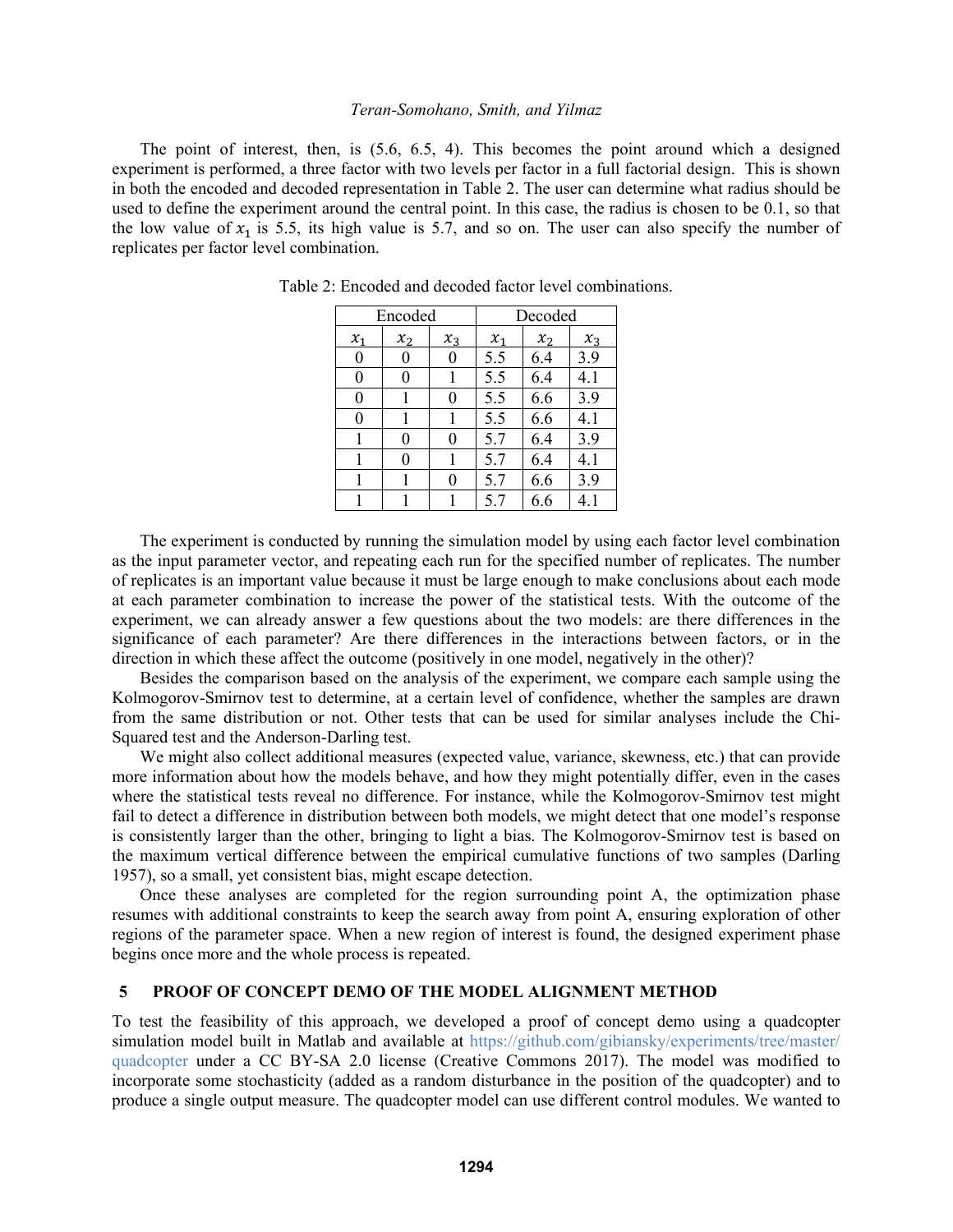test whether changing the control module results in different behavior for the quadcopter. The two controllers used were a Proportional-Integral (PI) controller, and a Proportional-Integral-Derivative (PID) controller. The controllers receive a set of tuning parameters as input. The PI Control has two parameters: the proportional (P) and integral (I) terms; while the PID controller has three parameters: a proportional, integral, and derivate (D) term. The model response is the distance traveled by the quadcopter, and the input parameters used are the proportional and integral terms required by the control module. For the PID controller, the derivative term was left at its default value.

For the optimization phase, we use a particle swarm metaheuristic that runs for 100 iterations with a swarm size of 10 particles. At each iteration, every particle runs both models 10 times (this sample size can be adjusted by the user) and measures the difference between the model outcomes. For the experimentation phase, we use a  $2<sup>2</sup>$  full-factorial design, with the radius size around the central point predefined by the user. The number of replicates for each factor level combination was set to 30. All of these values can be modified by the user. A screenshot of the demo is seen in Figure 3.

|                                                                                                                                              | <b>Optimization/DOE framework for model alignment</b>                                                                                                                                                                                                                                                                                                                                                                                                                                                                                                                                                                                                                       |                                          | AUBURN<br>UNIVERSITY | SAMUEL GINN COLLEGE OF<br>ENGINEERING |  |  |
|----------------------------------------------------------------------------------------------------------------------------------------------|-----------------------------------------------------------------------------------------------------------------------------------------------------------------------------------------------------------------------------------------------------------------------------------------------------------------------------------------------------------------------------------------------------------------------------------------------------------------------------------------------------------------------------------------------------------------------------------------------------------------------------------------------------------------------------|------------------------------------------|----------------------|---------------------------------------|--|--|
| <b>Cycle Configuration</b><br>Number of Optimization/DOE cycles:                                                                             | Console:                                                                                                                                                                                                                                                                                                                                                                                                                                                                                                                                                                                                                                                                    | <b>Verify alignment</b><br>Window Snip   |                      |                                       |  |  |
| ÷<br>I.<br><b>PSO Configuration</b><br>Number of iterations:<br>$\div$<br>100<br>Swarm size:<br>$\div$<br>10<br>Sample size:<br>$\div$<br>10 | Initiating model alignment test: loading Matlab<br><b>EXECUTERATIONS Starting cycle 1 EXECUTERATIONS INC.</b><br>Running PSO for cycle 1<br>Region of potential difference located around (0.08108182492740529, 4.540451098995767)<br>Running DOE around point (0.08108182492740529, 4.540451098995767)<br>Saving results of statistical tests<br>--------------- Starting cycle 2 -----------------<br>Running PSO for cycle 2<br>Region of potential difference located around (0.2980505680459997, 9.877169631073786)<br>Running DOE around point (0.2980505680459997, 9.877169631073786)<br>Saving results of statistical tests<br><b>P-Values for Alignment Tests:</b> |                                          |                      |                                       |  |  |
| <b>DoE Configuration</b>                                                                                                                     | Center point: (0.08108182492740529, 4.540451098995767)<br>Anderson-Darling<br>0.25<br>Point 1                                                                                                                                                                                                                                                                                                                                                                                                                                                                                                                                                                               | Kolmogorov-Smirnov<br>0.2333333333333334 |                      |                                       |  |  |
| Distance from center point (in %):<br>$\div$<br>5<br>Number of replicates:<br>÷<br>30                                                        | Point 2<br>0.1<br>Point 3<br>0.1<br>0.3<br>Point 4                                                                                                                                                                                                                                                                                                                                                                                                                                                                                                                                                                                                                          | 0.2666666666666666<br>0.333333333333333  |                      |                                       |  |  |
| Center point: (0.2980505680459997, 9.877169631073786)                                                                                        |                                                                                                                                                                                                                                                                                                                                                                                                                                                                                                                                                                                                                                                                             |                                          |                      |                                       |  |  |

Figure 3: Demo screenshot.

The demo works as expected, scanning the response surfaces for differences, and evaluating regions of interest in greater detail. Using both a Kolmogorov-Smirnov and an Anderson-Darling test, it evaluates whether the samples from each model are drawn from the same distribution. In the figure, the cell highlighted in red indicates that during the evaluation of the region surrounding the first point of interest (obtained from the first run of the PSO), a difference was detected by the Anderson-Darling test. This test is more sensitive than the Kolmogorov-Smirnov test to differences in the tails of the distribution.

To better understand the difference between the proposed approach and the more traditional DoE methods, consider a 2 factor full-factorial design. A configuration of the proposed approach such as the one described above would result in 10,120 model comparisons (meaning twice as many model runs) per cycle. If we run for 10 cycles, we would have 101,200 comparisons. An approximately equivalent fullfactorial would be a 58 factor level design, with 30 replicates per factor level combination, which results in 101,124 comparisons. Both approaches evaluate the simulation models roughly the same number of times, but the areas they explore are different. The full factorial evaluates the response surfaces evenly, while our approach focuses its search on certain areas. The full factorial design would compare the models in  $58^2 = 3,364$  different points. The proposed approach would explore, during the optimization phase,  $10*100 = 1,000$  points, plus 4 points from the DoE phase, per cycle, for a grand total of 10,040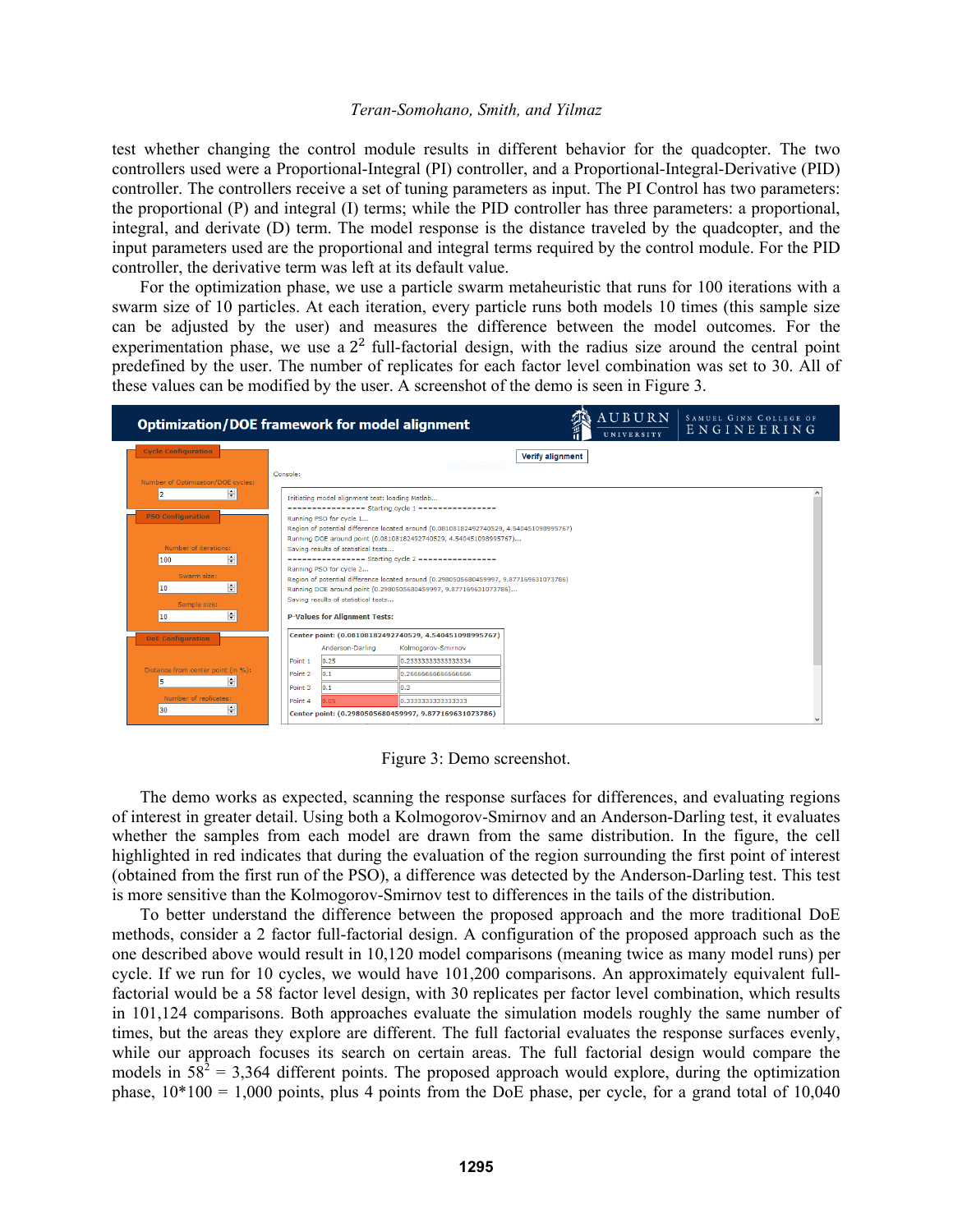different points. That said, the points explored during the optimization phase were not explored with the same level of detail as those evaluated during the DoE phase. In the optimization phase, each point was replicated 10 times, whereas during the DoE phase, they were replicated 30 times, for better precision in the comparison. Nonetheless, even the reduced sample size used in the optimization phase can produce information about the surfaces that might be of interest. The differences in exploration approaches can be seen, in a simplified manner, in the following figures.



Figure 5: Optimization/DoE approach.

The full-factorial design (or any space-filling design) is a better approach if what is intended is to characterize the response surface, since it offers an unbiased sampling of the entire surface. The even distribution of experimental points allows for the observation of the surface over its full range. However, if what is sought is to find differences between response surfaces, then many observations in such designs will yield little information. In Figure 4, only points A, B, and C are useful for detecting the difference in the two surfaces. The only information provided by the remaining observation points is that the two models are statistically identical. In Figure 5, on the other hand, even those observation points used in the optimization phase (indicated with a thin dotted line), provide some information about the location of points where the probability of detecting a difference is greater, and it is these points that are evaluated in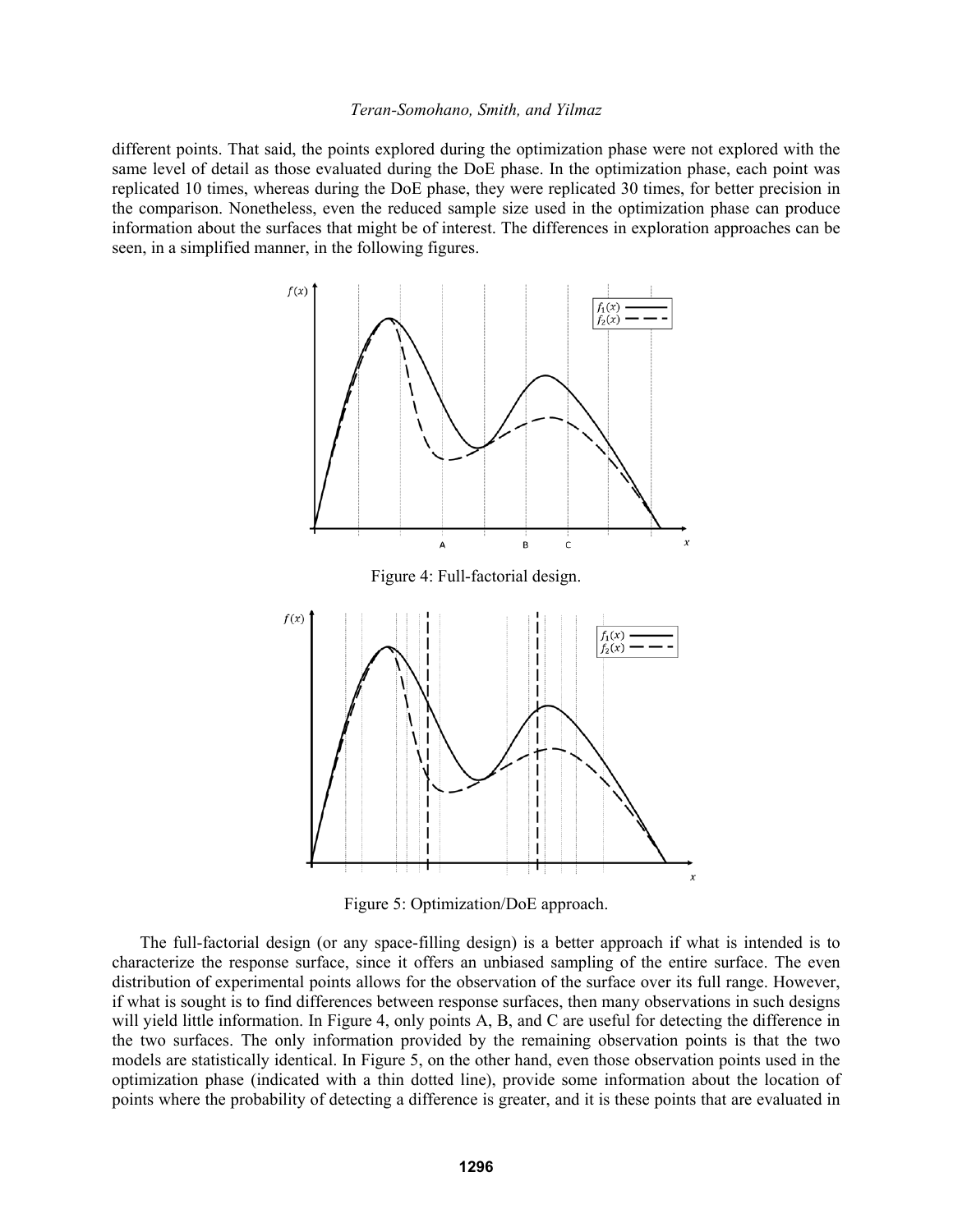greater detail during the DoE phase (indicated in the figure by a thick dashed line). While in the fullfactorial, 10 points are evaluated in detail, of which 7 yield little information, in the proposed approach, only 2 points are evaluated in detail, and the additional points help us locate them. The proposed approach is a biased search, because its intent is not to explore the entire surfaces, but only those parts of them that are of interest.

This behavior is also observed when we compare the outcomes of both approaches. The full-factorial approach yielded, as was mentioned above, 3364 observation points, of which 138 indicated there was a difference between the models. An analysis of these revealed that there were several clusters, or regions where the differences were concentrated. 10 different regions were found. A region was defined if there were at least 4 observation points in close proximity that signaled a difference between models. For example, Region 1, ranging roughly from point  $(0, 3)$  to  $(0, 5)$ , consists of 11 points, of which 10 indicated a difference between the models. At the same time, there were several points where a difference was detected but which do not fall into any of the regions defined. The proposed approach evaluated 40 observation points in detail, of which 4 detected differences. The remainder of the points, however, were located in or close to the regions found by the full-factorial, as can be seen in Table 3.

| Center point found by optimization | In or near region |
|------------------------------------|-------------------|
| (0.1589, 3.777)                    |                   |
| (1.5568, 0)                        | None              |
| (0.5177, 10)                       | 2                 |
| (0.6678, 9.9394)                   | 2                 |
| (0.1376, 10)                       | 2                 |
| (0.1739, 2.8040)                   |                   |
| $(1.3217, 9.1310)$ *               | None *            |
| (0.1375, 0)                        | 2                 |
| (0.1636, 6.4042)                   | 2                 |
| (0.3525, 7.3217)                   | 2                 |
|                                    |                   |

Table 3: Location of proposed approach observations vs. regions found by full-factorial.

The optimization/DoE approach indicated a difference between models in the neighborhood of the point marked with an asterisk. Though this point is not near or in a region of those identified by the fullfactorial experiment, the latter identified an isolated observation point where there was a difference fairly close to it (1.4035, 8.5964). What these results show is that the proposed approach is focused on exploring those areas where differences are concentrated (in particular regions 1 and 2). The fact that it does not explore other areas of interest (the remaining 8 regions identified by the full-factorial) is due to the optimization algorithm finding the same optima at each cycle. This can be addressed by using the results of previous iterations and using them to restrict the search space, so to direct it in new directions.

The proposed approach has an additional advantage with respect to the full-factorial. The power of the comparison test can be improved by running more replicates per observation point, that is, by using a larger sample. Running one more replicate per point would imply 3,364 additional comparisons for the full-factorial experiment. For the proposed approach, that would imply only 40 additional comparisons. As a result, we can more readily use more replicates with the proposed approach, which in turn would improve the precision of the test.

### **6 CONCLUSIONS AND FUTURE WORK**

This paper discussed an approach to model alignment for detecting differences in the responses of two simulation models. The context of this work is that of model transformation for experiment replicability.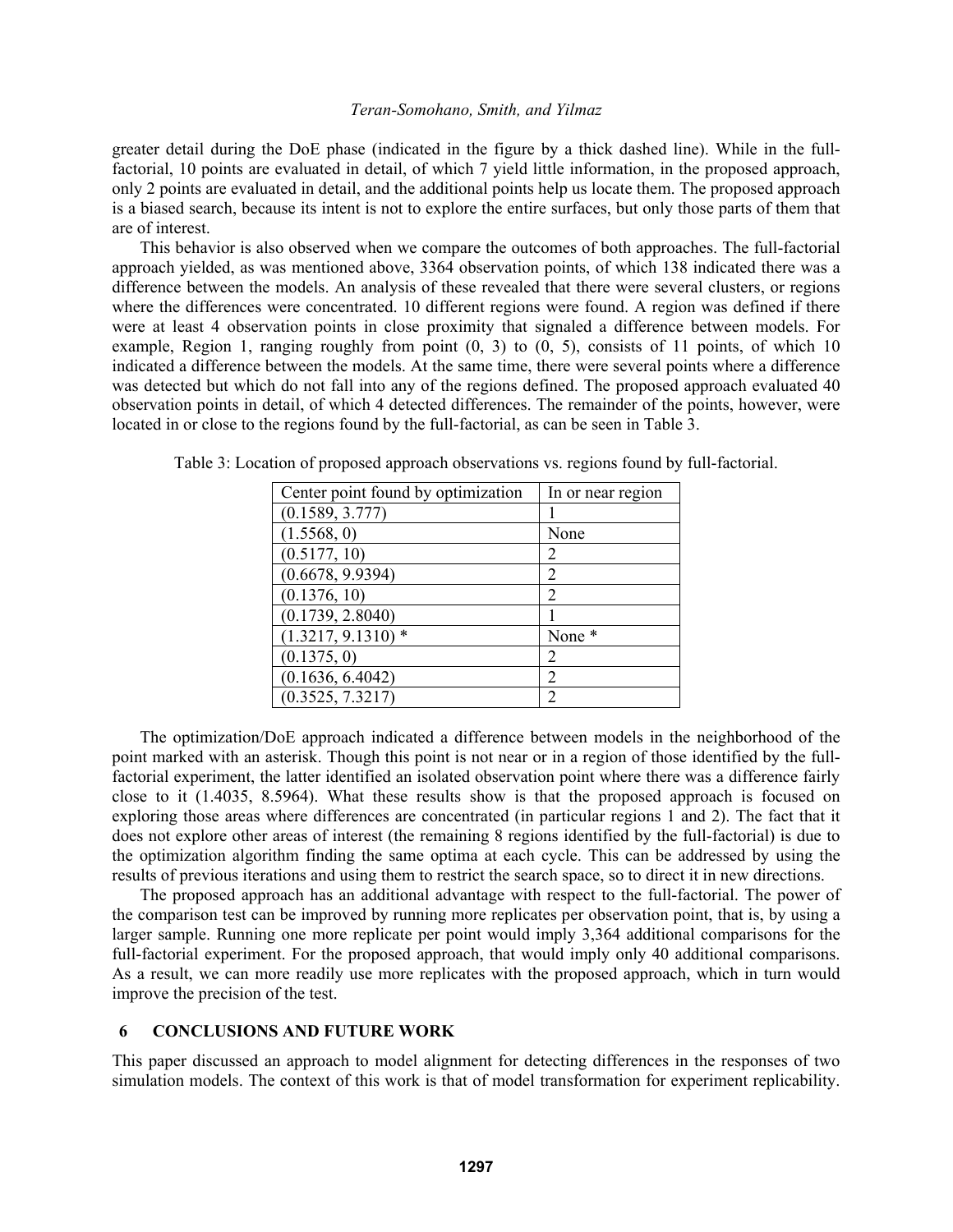A proof of concept demo is developed that shows how our approach can work, though the model used in it is fairly simple and runs very quickly.

We foresee the following obstacles to using our proposed approach on larger scale models. The most pressing obstacle has to do with the computational burden or execution time of the models. This approach requires multiple runs of the models being compared, both for the optimization and the design of experiment phases. Many optimization procedures, particularly population based meta-heuristics like the particle swarm used in our demo, rely heavily on repeated evaluations of the objective function. Hence, this approach (at least in its current form) will have difficulties dealing with slow or burdensome simulation models. On the other hand, the approach is not bound to a specific optimization algorithm, so that one that requires less model evaluations could be used instead. Another obstacle has to do with the size of the parameter space. As the number of model parameters multiplies, as does their possible range of values, the space size grows exponentially. In such a case, even an effective optimization procedure would need a long time to find areas of interest. This approach can be used to explore as much of the parameter space as possible, but it can also be adjusted to explore only parts of it that might be of interest to the researcher.

Though the motivation for developing this method arose from work in model transformation for scientific replicability and reproducibility, it can have applications in other areas of modeling and simulation. It might, for instance, be used to test the validity of simulation metamodels, or, as Edmonds and Hales (2003) mention, to detect errors in implementations or reveal hidden assumptions. It can also be used to compare the simulation model to data from the real-world system, if such is available.

Our future work is aimed at addressing the major obstacles mentioned above, which includes testing our demo with larger scale models and analyzing the effects of using different optimization algorithms. We also need to further investigate how different designed experiments can yield more valuable information to characterize the differences between the models, or how the meta-models developed from a designed experiment might reduce the computational burden during the optimization phase.

Another important area of future work is one looking into the statistical methods used by our approach. The demo is based on a comparison of expected values, but this is clearly not sufficient. Comparisons aimed at detecting bias, differences in the variance of both models, among others, are also important. These comparisons would require different statistical tests than the ones discussed in this paper. Lastly, it is also important to define methods for specifying the sample sizes to be used both in the optimization and the design of experiment phases. Besides statistical considerations, one must also take into account the computational effort required by the model, as well as the acceptable accuracy of the comparison. Tests concerning the robustness of different sample sizes would be particularly interesting.

### **ACKNOWLEDGEMENTS**

This research was sponsored by an unnamed agency of the U.S. Federal Government.

### **REFERENCES**

- Axtell, R., Robert A., J.M. Epstein, and M.D. Cohen. 1996. "Aligning Simulation Models: A Case Study and Results." *Computational & Mathematical Organization Theory* 1 (2): 123–141.
- Creative Commons. 2017. "Attribution-Share Alike 2.0 Generic License." Accessed April 25. https://creativecommons.org/licenses/by-sa/2.0/legalcode.
- Darling, D.A. 1957. "The Kolmogorov-Smirnov, Cramer-Von Mises Tests." *The Annals of Mathematical Statistics* 28 (4): 823–838.
- Edmonds, B., and D. Hales. 2003. "Replication, Replication and Replication: Some Hard Lessons from Model Alignment." *Journal of Artificial Societies and Social Simulation* 6 (4).
- Fachada, N., V.V. Lopes, R.C. Martins, and A.C. Rosa. 2016. "Parallelization Strategies for Spatial Agent-Based Models." *International Journal of Parallel Programming*, 1–33.